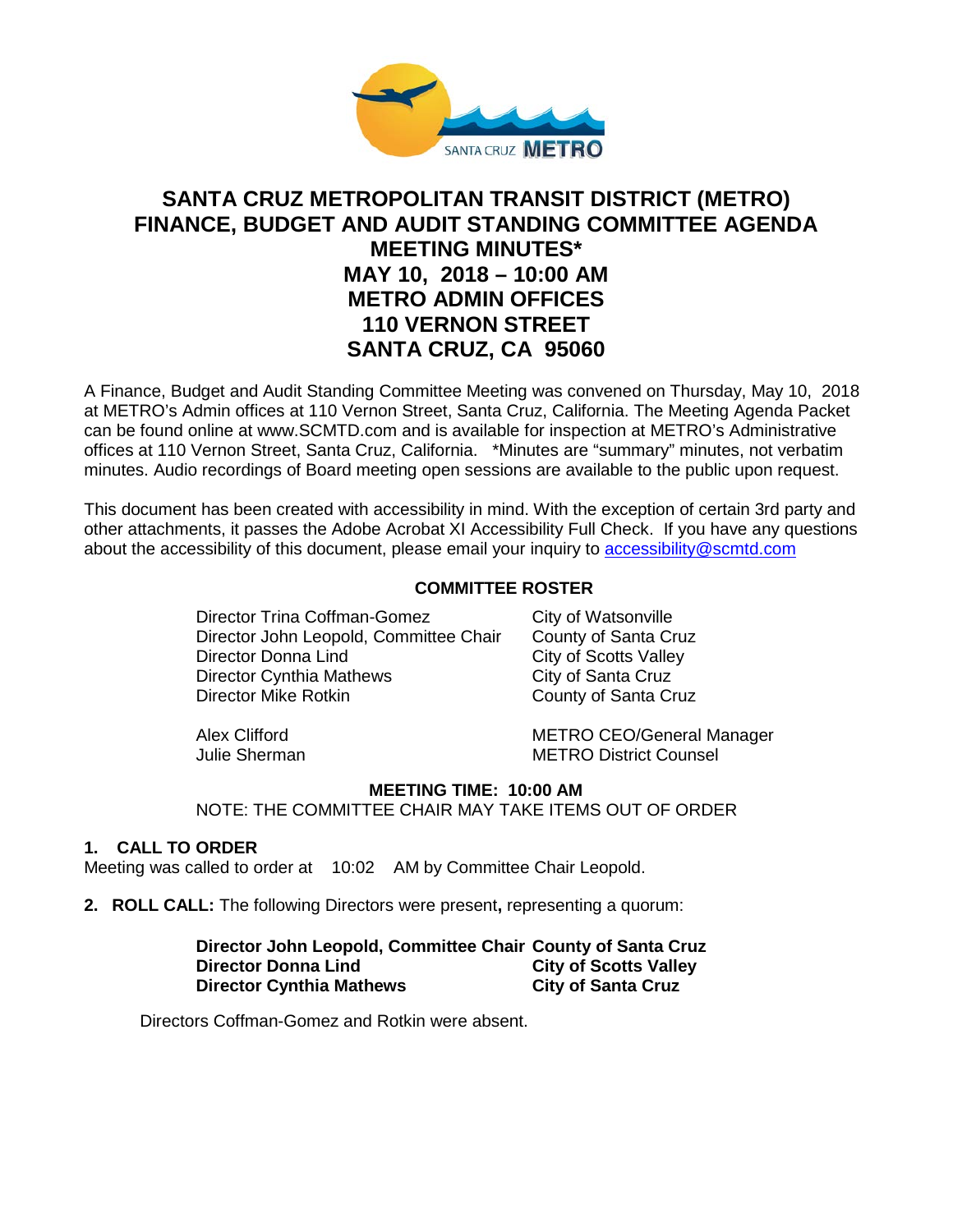Finance, Budget and Audit Standing Committee Meeting Minutes May 10, 2018 Page 2 of 3

METRO EMPLOYEES AND MEMBERS OF THE PUBLIC WHO VOLUNTARILY INDICATED THEY WERE PRESENT (IN ALPHABETICAL ORDER) THROUGH A SIGN IN SHEET OR VERBAL INTRODUCTION WERE:

Lorraine Bayer, METRO

## **3. COMMUNICATIONS TO THE FINANCE, BUDGET & AUDIT STANDING COMMITTEE**

Hearing none, the Committee Chair Leopold moved to the next agenda item.

### **4. ADDITIONS OR DELETIONS FROM AGENDA / ADDITIONAL DOCUMENTATION TO SUPPORT EXISTING AGENDA ITEMS**

Hearing none, the Committee Chair moved to the next agenda item.

## **5. REVIEW AND RECOMMEND APPROVAL OF SANTA CRUZ METRO'S FY19 AND FY20 OPERATING BUDGETS AND FY19 CAPITAL BUDGET**

Angela Aitken, Finance Manager, added commentary to page 5B.1, METRO's 5-year budget plan.

Discussion ensued between the Board and METRO staff regarding revenue assumptions and the forecasting of any passenger fare increases or decreases. At this time, we plan to hold our passenger fare projections at the current level. Anticipated increases and decreases in the various fare categories are noted in the document. After we know the outcome of SB1 (November 2018), we will revisit changing revenue and expense projections. We are being cautious with hiring to fill current open positions.

CEO Clifford shared the SB1 funding marketing materials with the assembly. Suggestions were made to expand the marketing to include "METRO services funded by SB1".

Ms. Aitken then referenced page 5C.1, Revenue Sources. Fuel Tax Credit reduction was discussed and the possible implications of a recent IRS communication.

Page 5C.5, Personnel Total line: Board action with regard to the management compensation plan impact is not known at this time, and therefore not included in this budget. Non-Personnel Total: Significant budget changes were discussed.

Page 5C.6, Transfers and Operating Balance, is a new page to highlight transfers between the Operating and Capital Budgets, as well as the reserve buckets. We anticipate fully funding our reserve buckets by the end of this year.

Page 5E.1, Capital Budget, discussion surrounding the purchase of a new and improved Financial software program. which will be 'off the shelf', but tailored to our specific needs.

Public comments:

Eduardo Montesino, referring to the decrease in ridership, advocated for more service and acknowledged METRO's investment(s) in Customer Service.

Committee Chair Leopold is aware and supportive of the desire to increase service. He observed that the report reflects national trends; i.e., loss of ridership.

CEO Clifford added that a Measure D-funded operator will be added in FY19, but delayed until we know the impact of SB1 repeal efforts. Assuming SB1 is not repealed, we would hire one new operator and put new service in place. In FY20, we would add another operator for the anticipated LCTOP/AB2766 funded circulator bus in Watsonville.

Barrow Emerson, Planning and Development Director, explained the process METRO undertakes to implement/plan any route additions or changes.

Committee Chair Leopold summarized the report: We get new staffing, increased service and have a balanced budget over the next couple of years.

Director Lind asked about the dedicated lane (aka bus on shoulder) study. CEO Clifford explained that a feasibility study has been undertaken and is still in process.